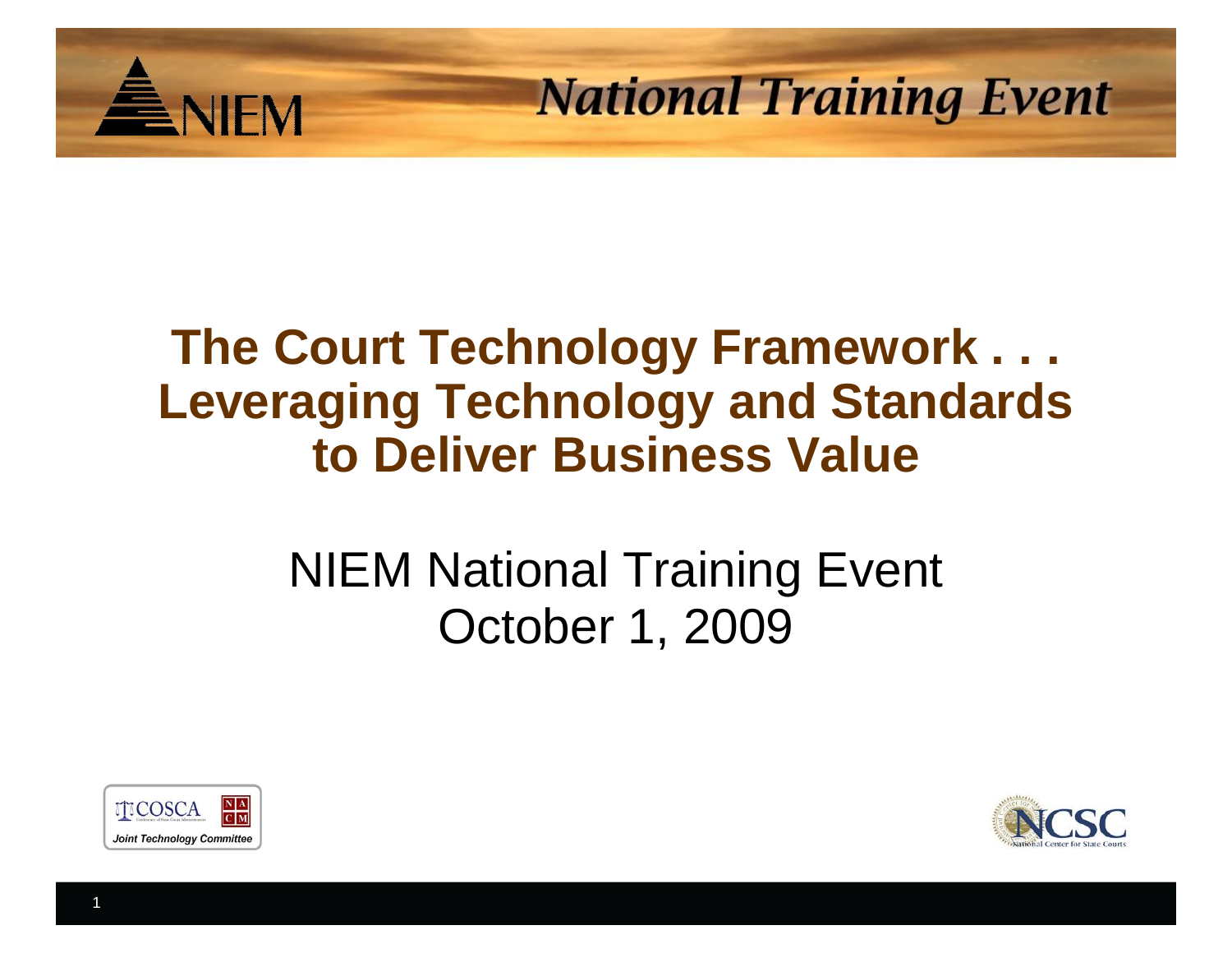#### **Introductions**

ENIEM

#### **Tyrone Harvey**

Assistant Director, Applications Technology, New Jersey Courts

#### **Marlene Martineau**

Director Marketing and Communications, New Dawn Technologies

**Larry Murphy** Court Technology Consultant, NCSC

**Jim Harris** Senior Court Technology Associate, NCSC





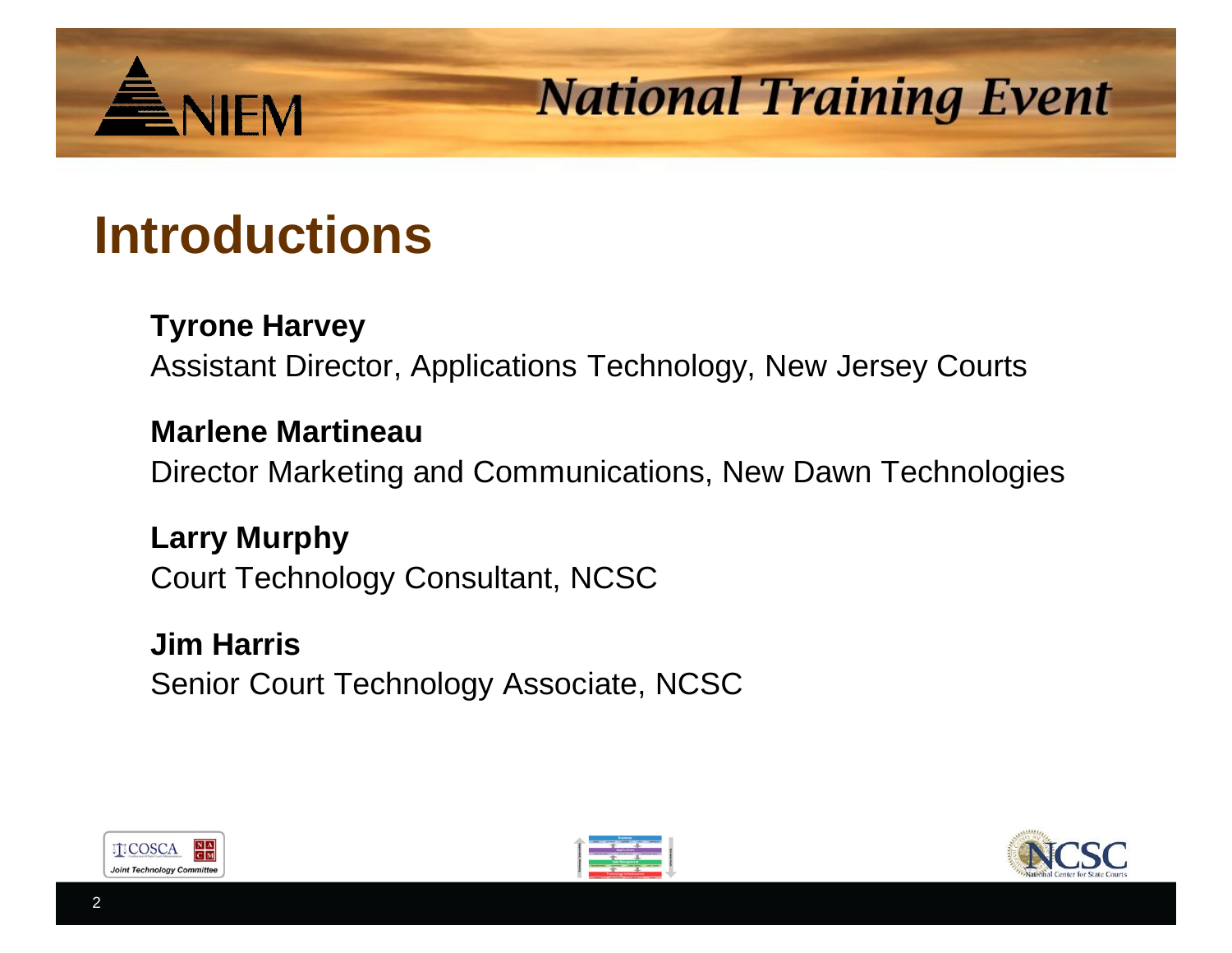# **Outline**

**ENIEM** 

- Business Drivers and Objectives
- Overview of the Court Technology Framework
- **Examples**
- Perspectives / Panel Discussion
- Wrap-up / Questions





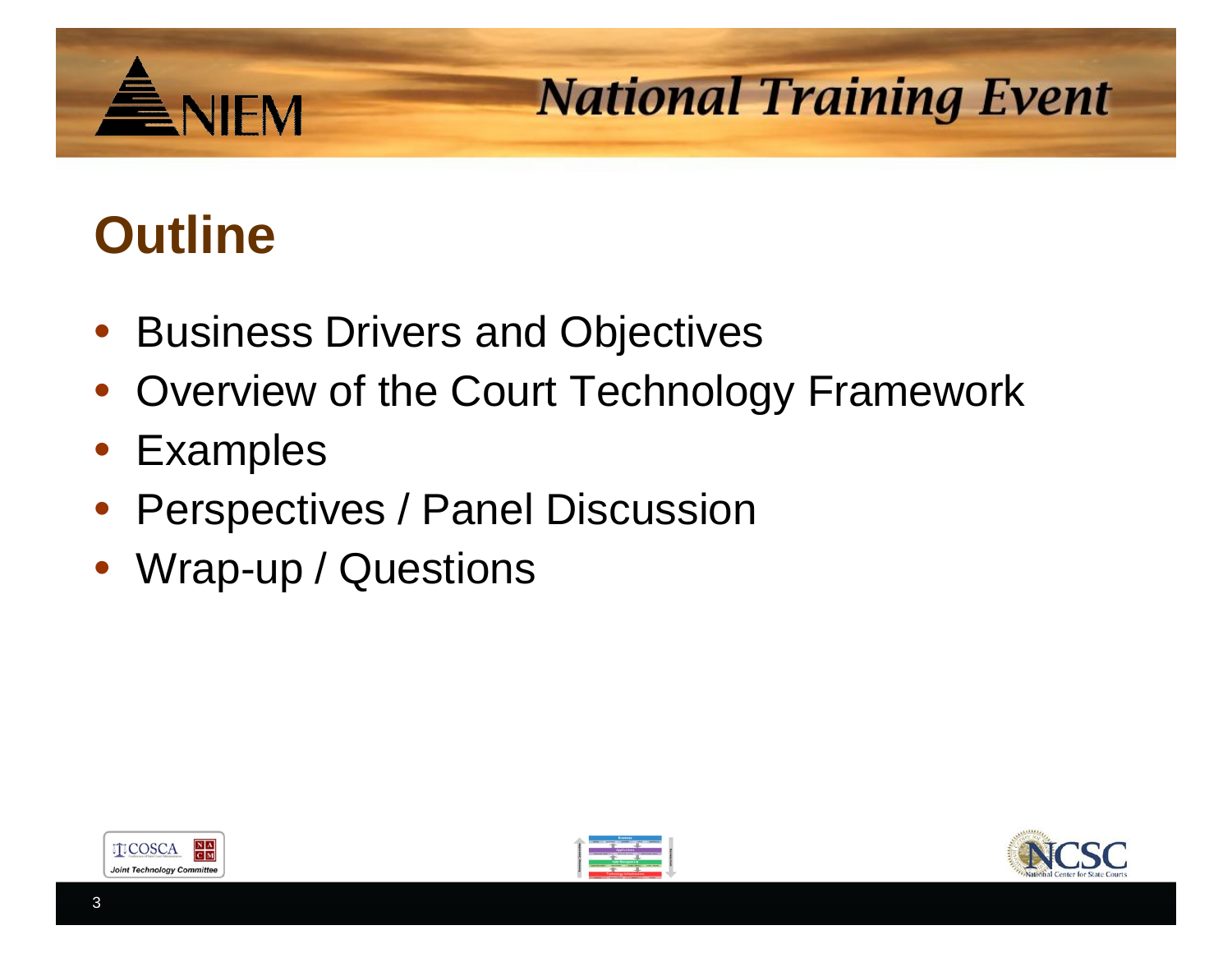# **Joint Technology Committee (JTC)**

Established by:

ÈNIEM

- Conference Of State Court Administrators (COSCA)
- National Association for Court Management (NACM)
- National Center for State Courts (NCSC)
- Charged with providing guidance to the courts community in development of standards and more effective use of technology
- Rely on Court Information Technology Officer Consortium (CITOC) for technical guidance and expertise
- NCSC Technology Division provides assistance with facilitation and technical expertise





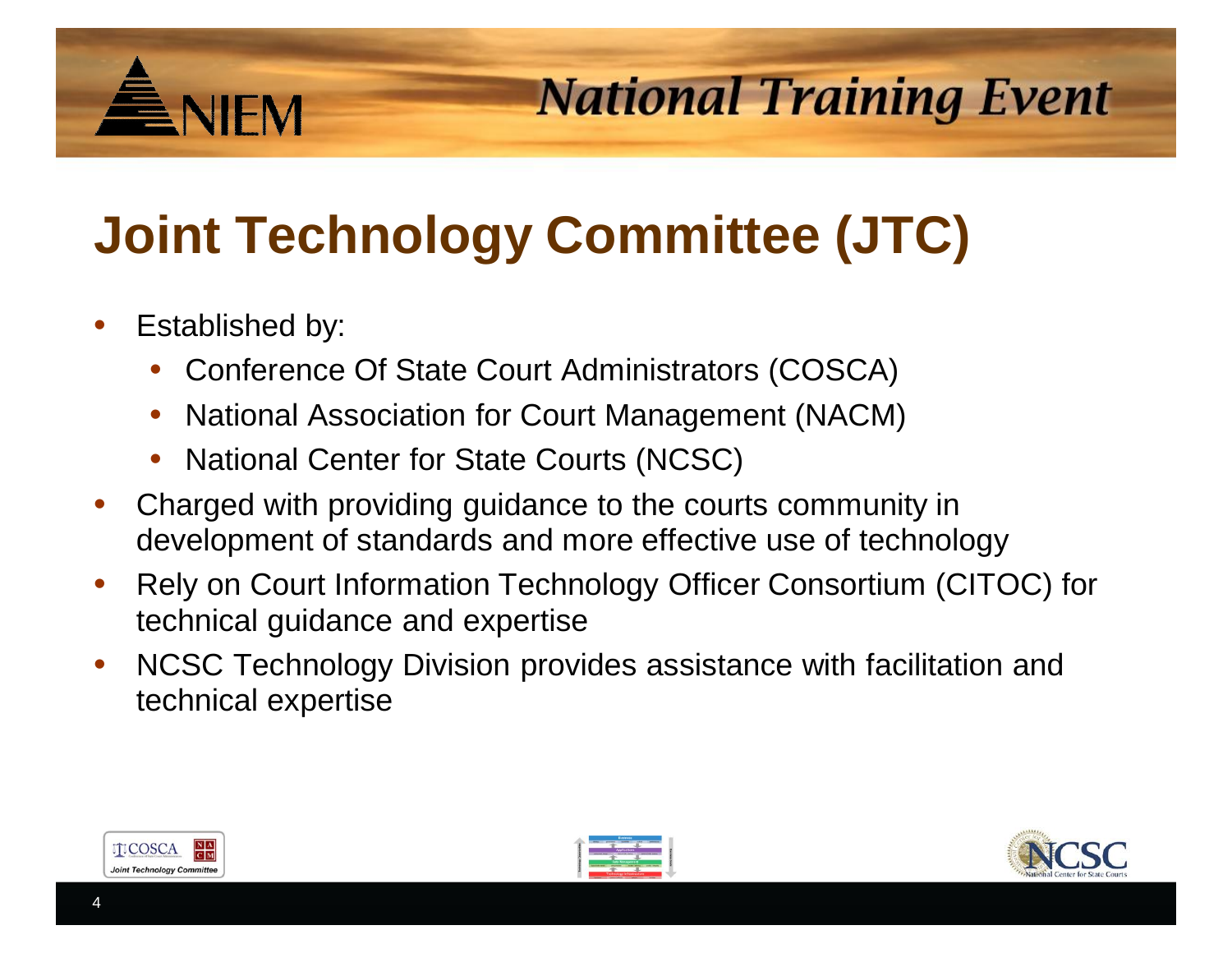## **Challenges**

ENEM

- Constant stream of emerging technologies and technical standards
- Understanding the big picture
- Keeping focus on business goals and ever-changing business requirements
- Seizing opportunities to leverage use of technology





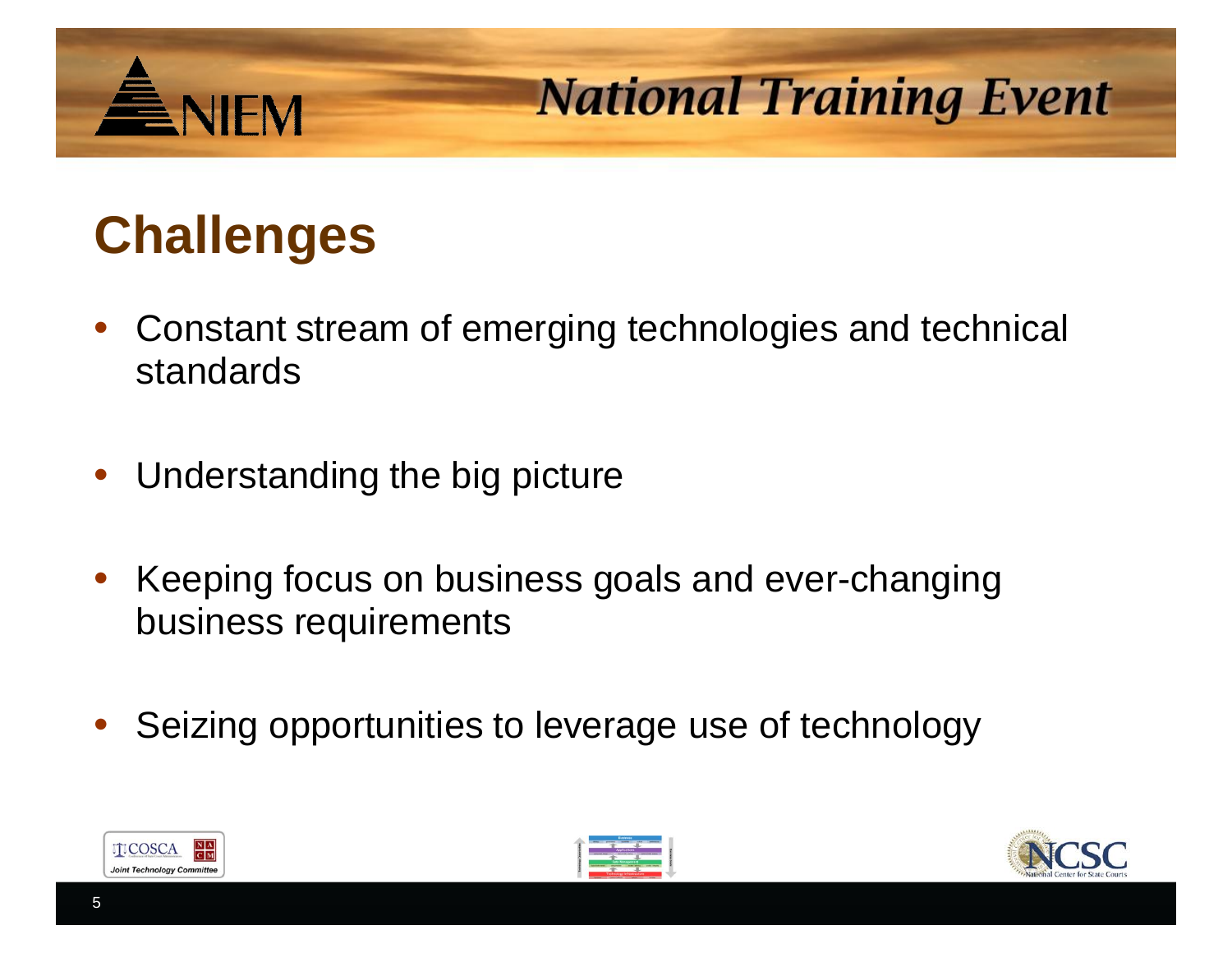

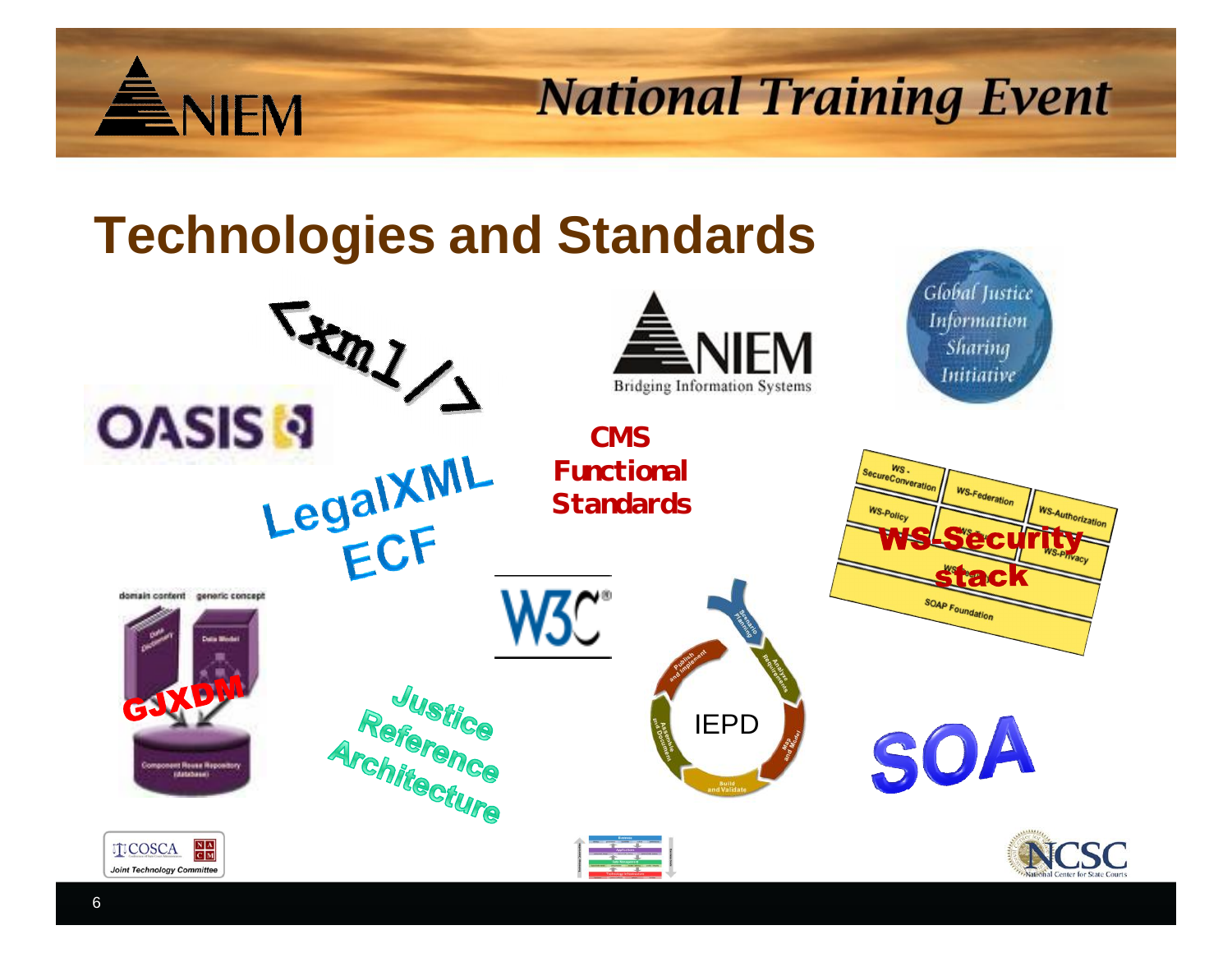# **The Big Picture**

**ENIFM** 

- Many questions for courts and their IT managers to ponder:
	- What systems should I have in place?
	- What provisions should I make for sharing information with external partners?
	- What infrastructure should be deployed to support those systems and interfaces?
	- What are best practices in change management to overcome cultural barriers?
	- etc, etc, etc







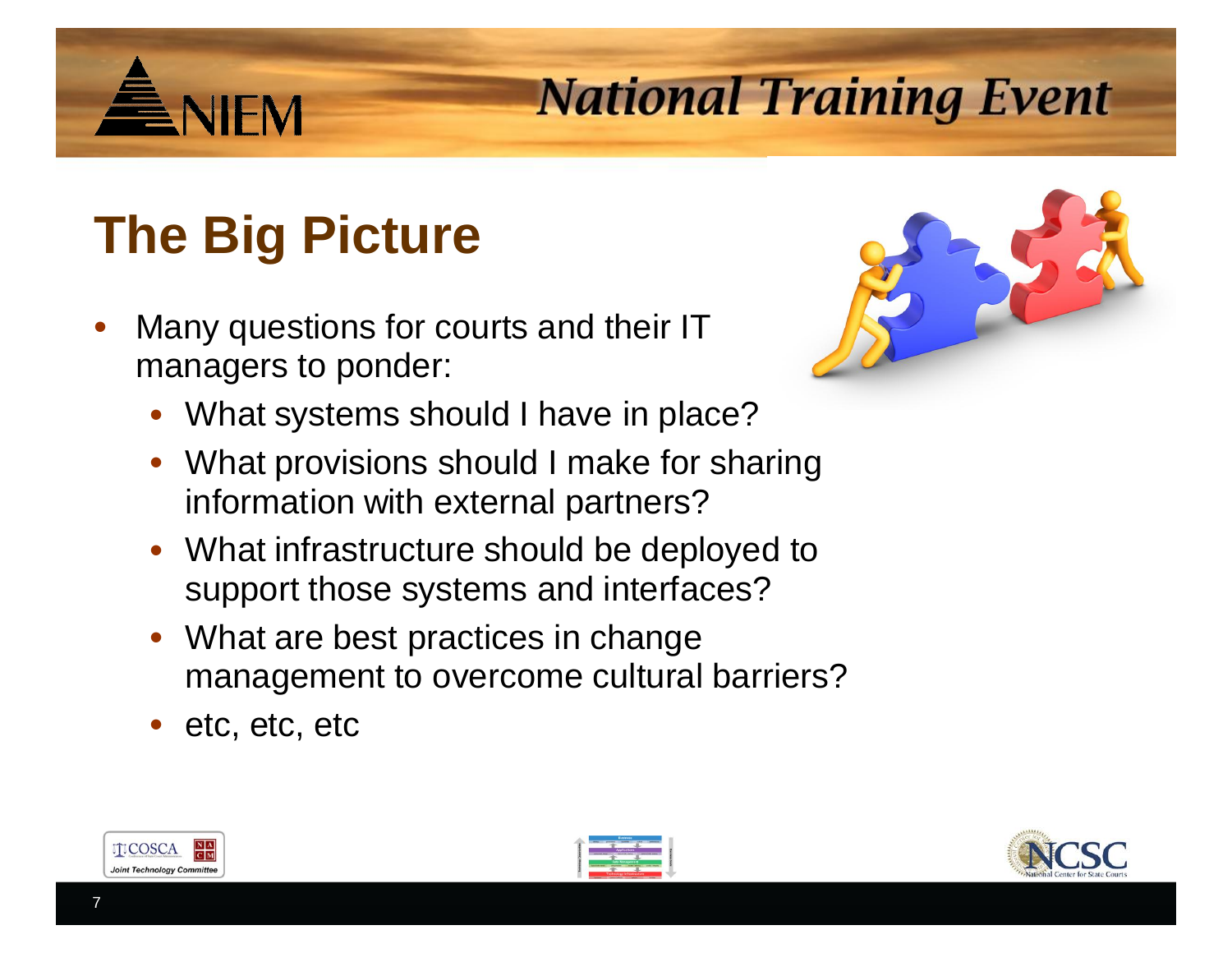# **ENIFM**

#### **National Training Event**

## **Keep the Focus on Business Goals**

- Promote alignment of IT initiatives with business goals
- Technology doesn't really matter unless it's:
	- Solving a business problem
	- Helping to achieve a business goal more efficiently
	- Helping to achieve a business goal more effectively
- IT strategy should be business driven
- Sounds good in theory, but how?
- We should still find ways to leverage technology, even if those opportunities are not apparent





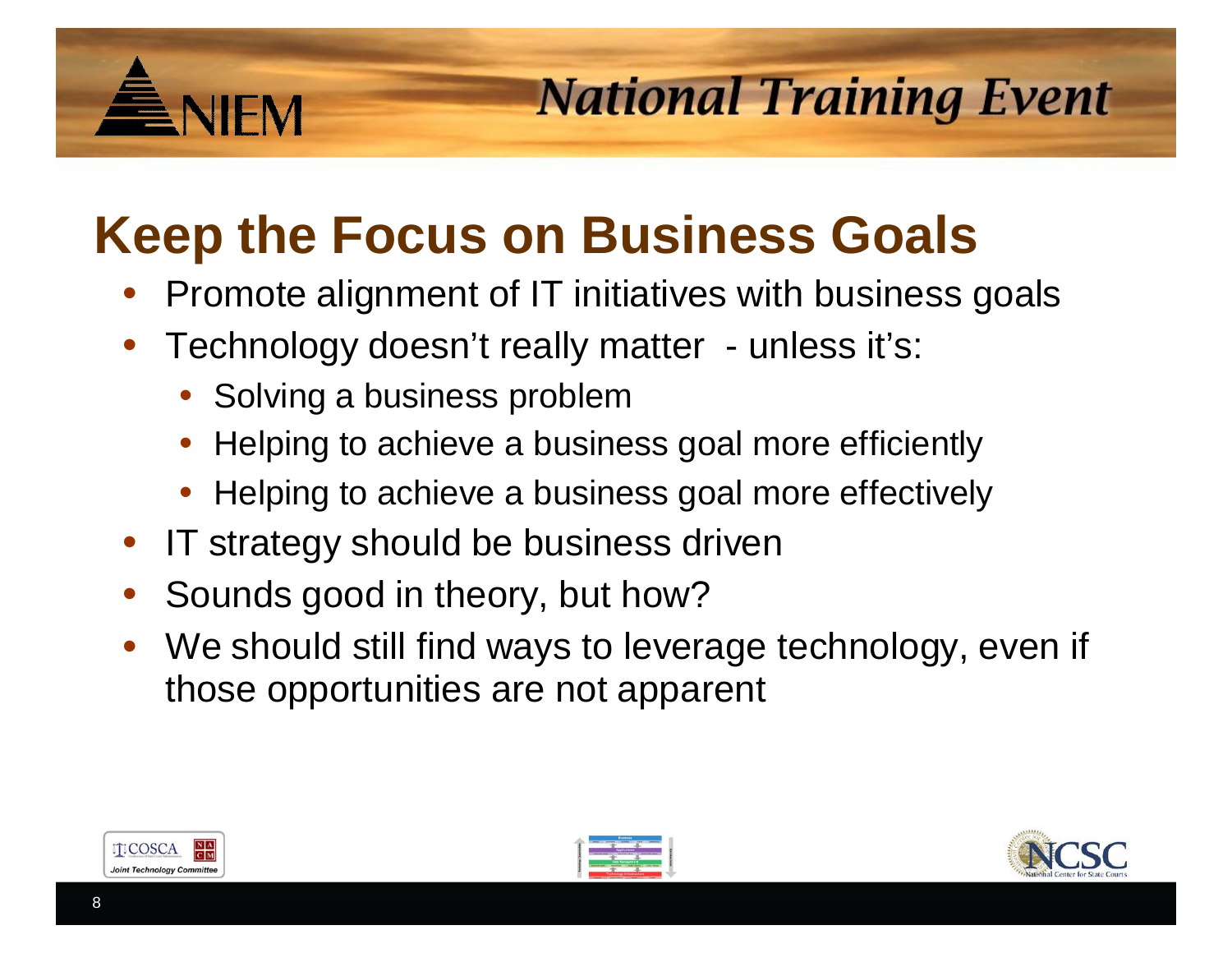# **JTC Directive**

**ENIFM** 

Develop a technology framework that will:

- 1. Provide an organized view of the increasingly complex landscape of technologies and related standards
- 2. Define a standard set of components and interfaces that make up a comprehensive court IT environment
- 3. Help courts more readily identify opportunities for improved efficiency and cost savings through the use of technology
- 4. Promote alignment of IT initiatives with business goals of the court





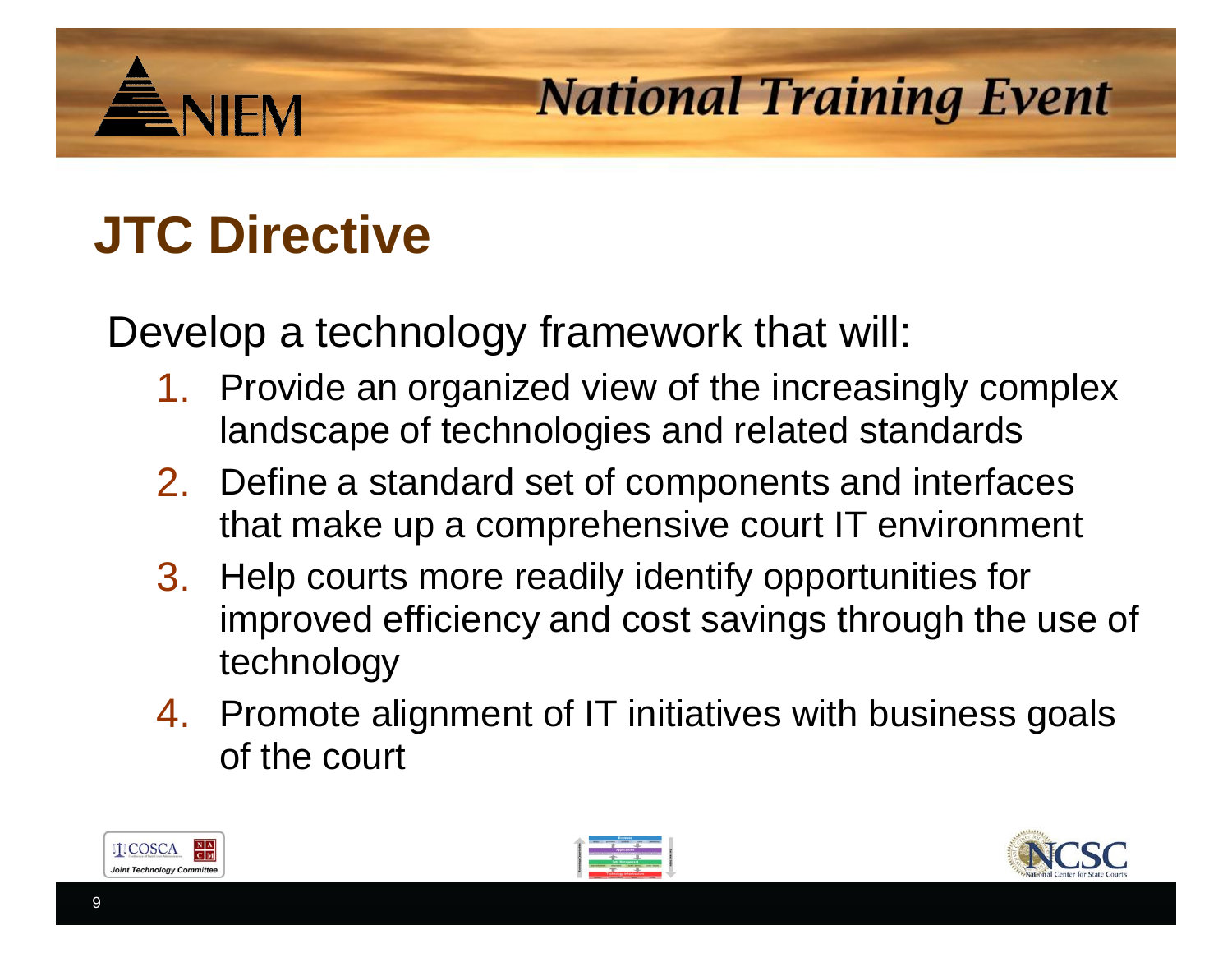

#### **The Court Technology Framework**







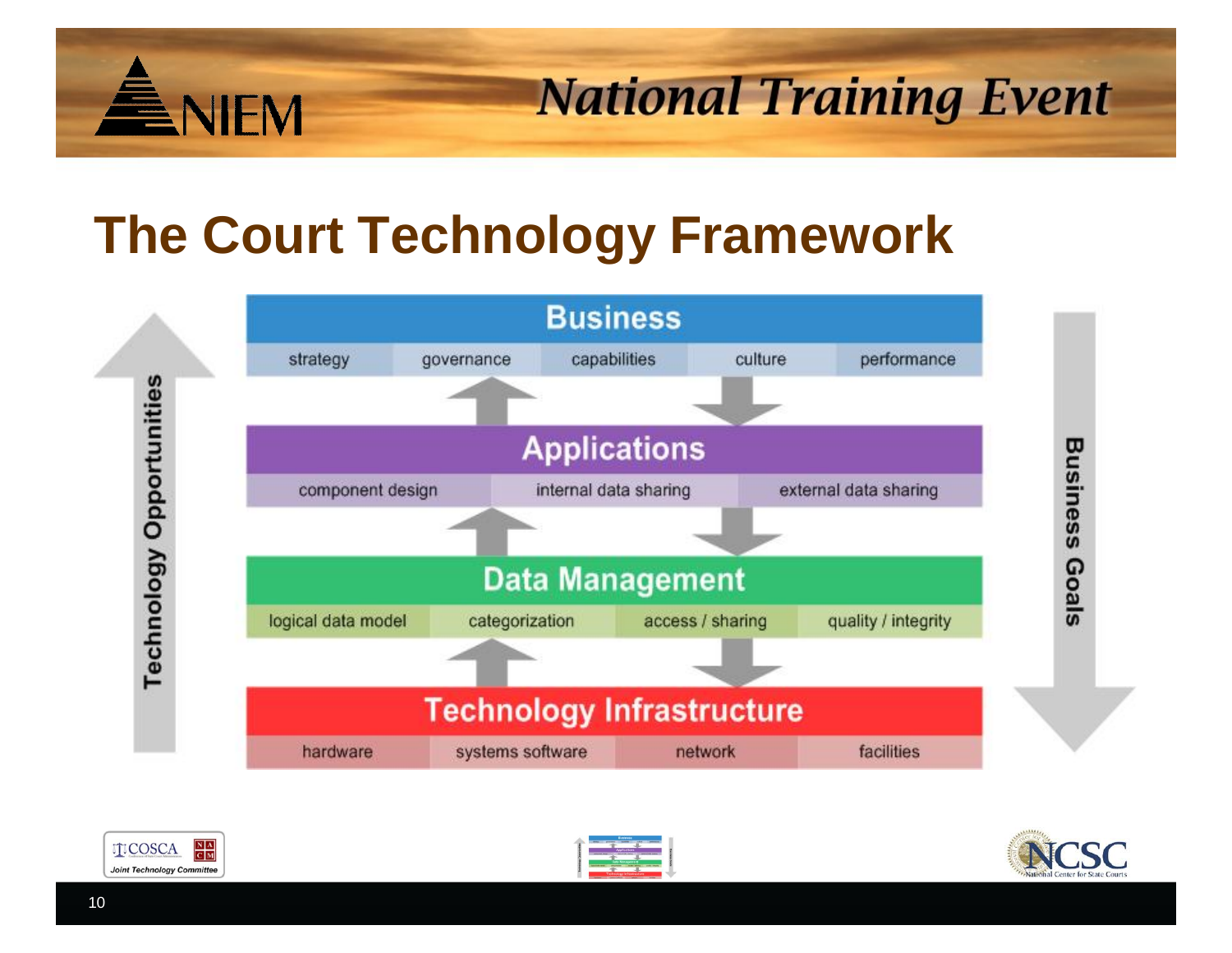

#### **Example – IEPD Lifecycle**







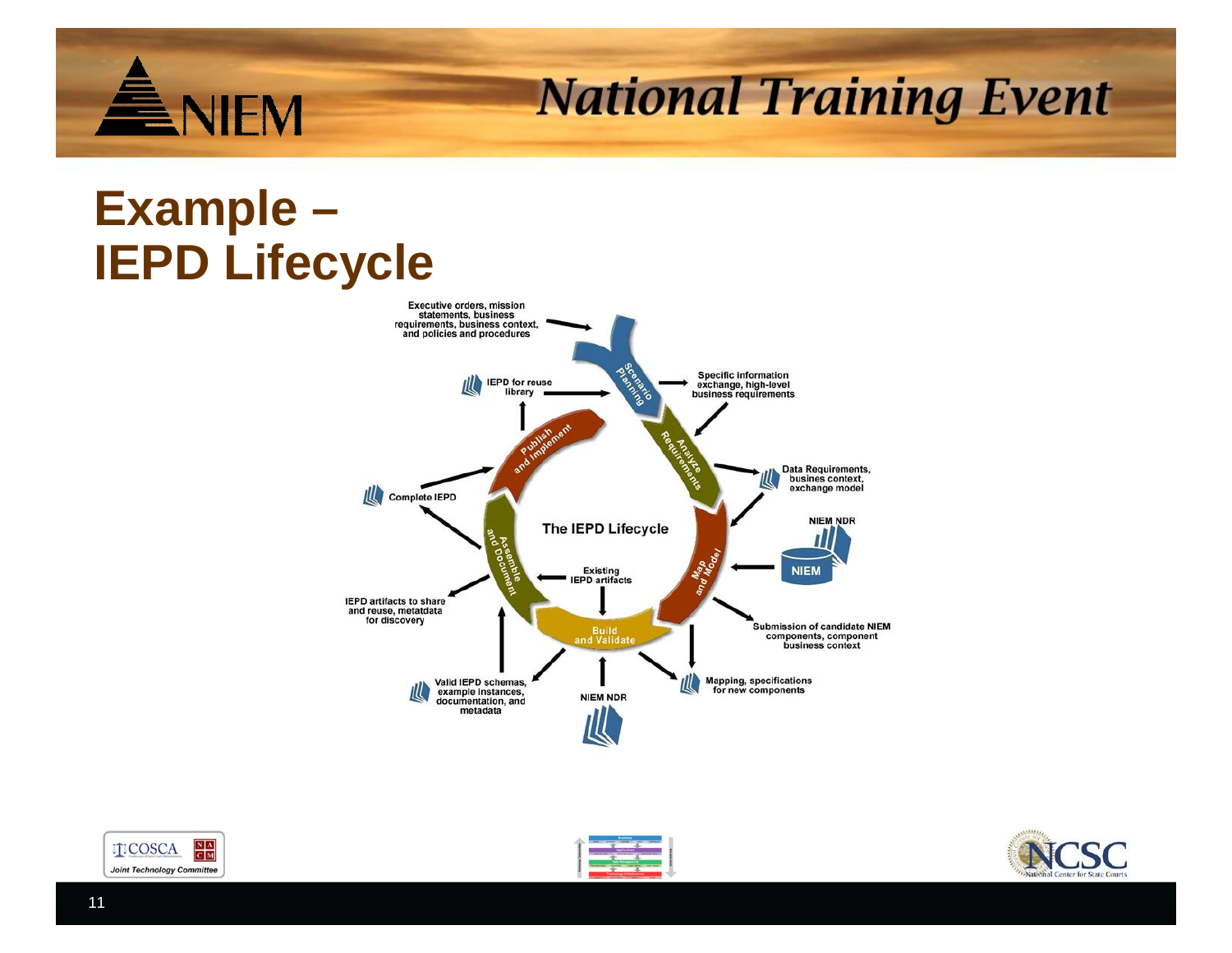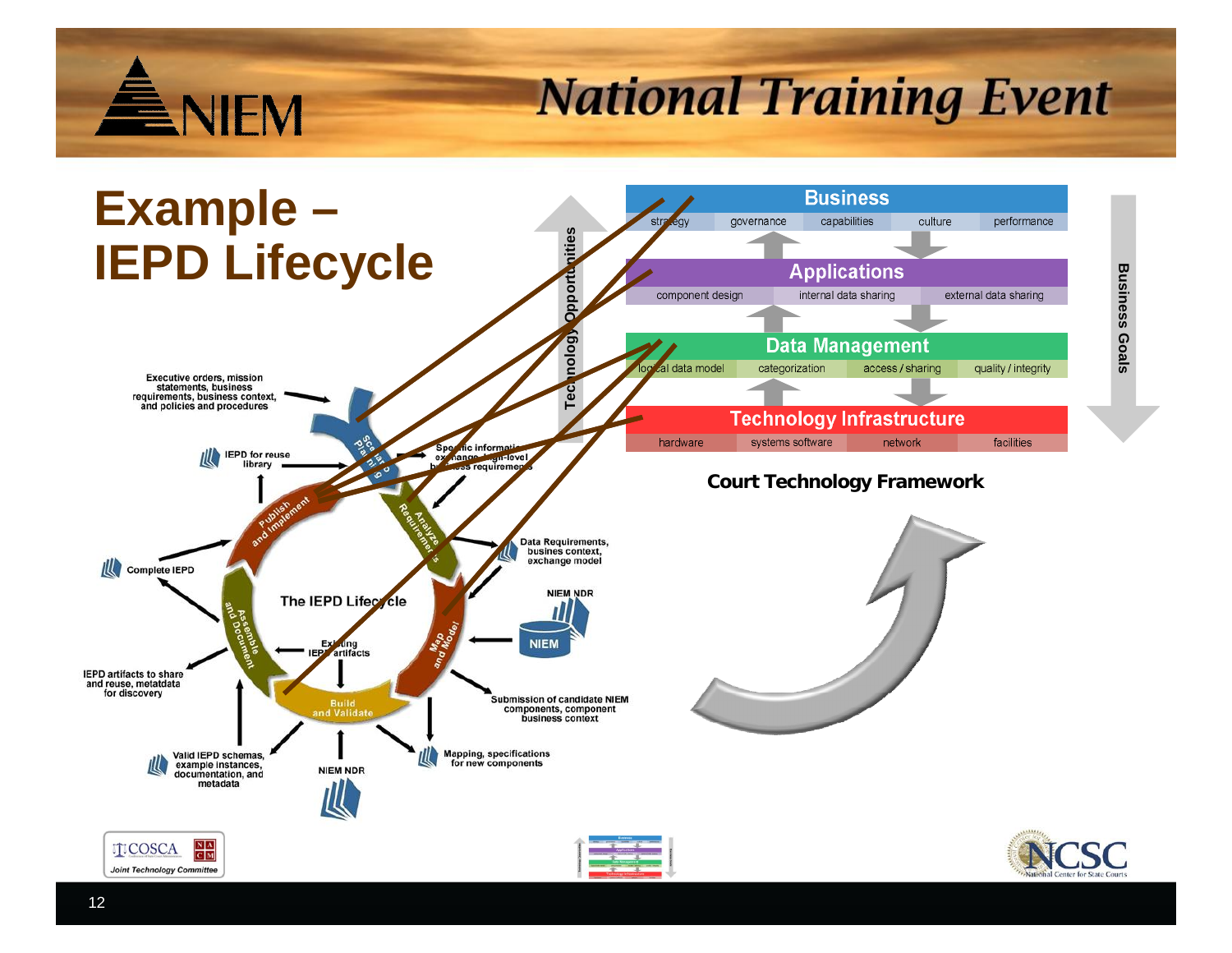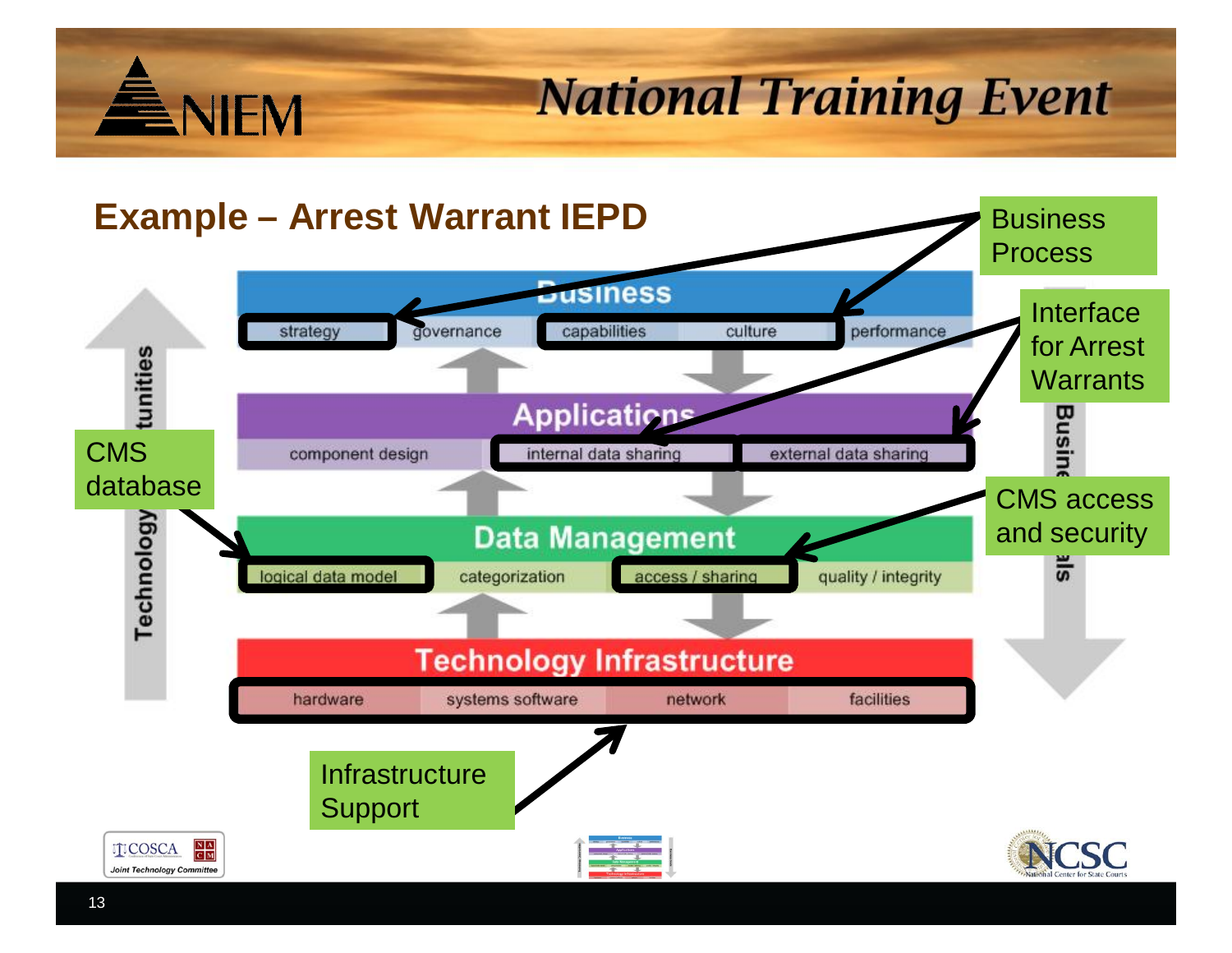## **Why should a court manager care?**

- Success/failure of IT projects
- Time and budget

**ANIEM** 

• Readiness to adapt to change







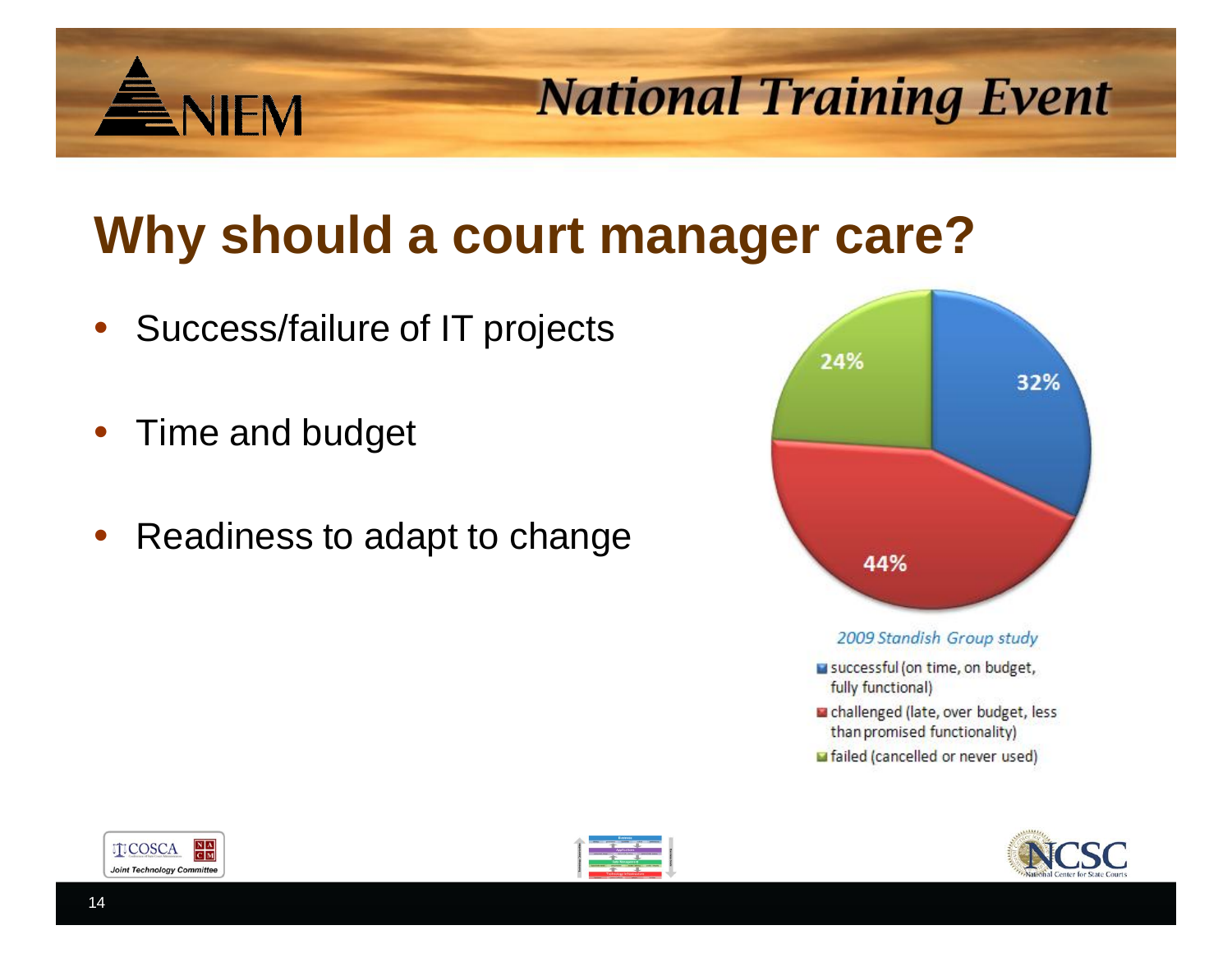# **NIFM**

**National Training Event** 

# **Why should an IT manager care?**

- Get on same wavelength with customers
- Better communication between court staff and IT staff
	- Talk the same language
	- Helps convey design choices and why
- Aid the transition of functional requirements to the technical solution





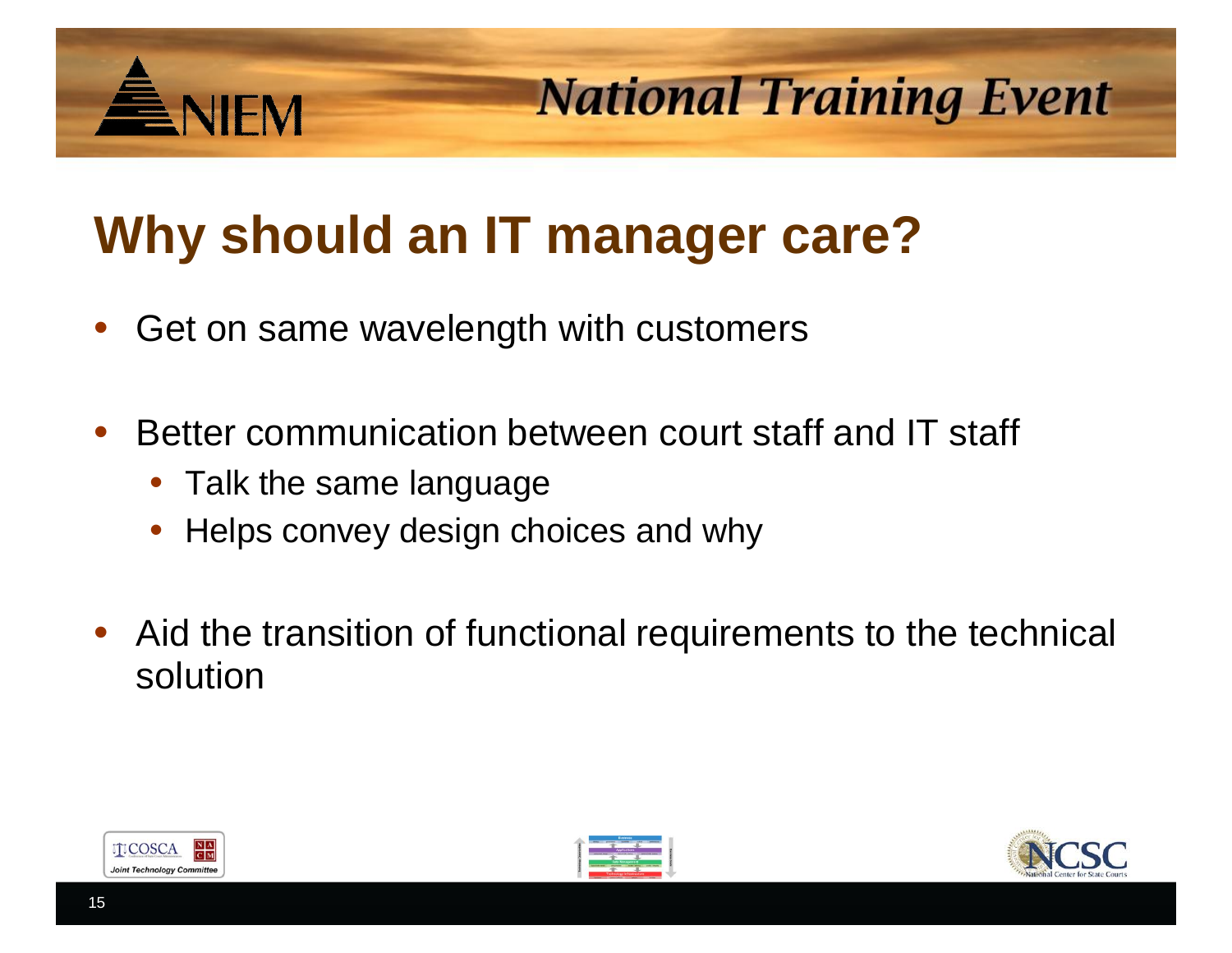

#### **Why should developers and system architects care?**

- Better communication between users, designers, and developers
- Facilitate understanding among business managers of the wide range of considerations involved in implementing technology
- More readily identify interface requirements
- Encourage component based approach





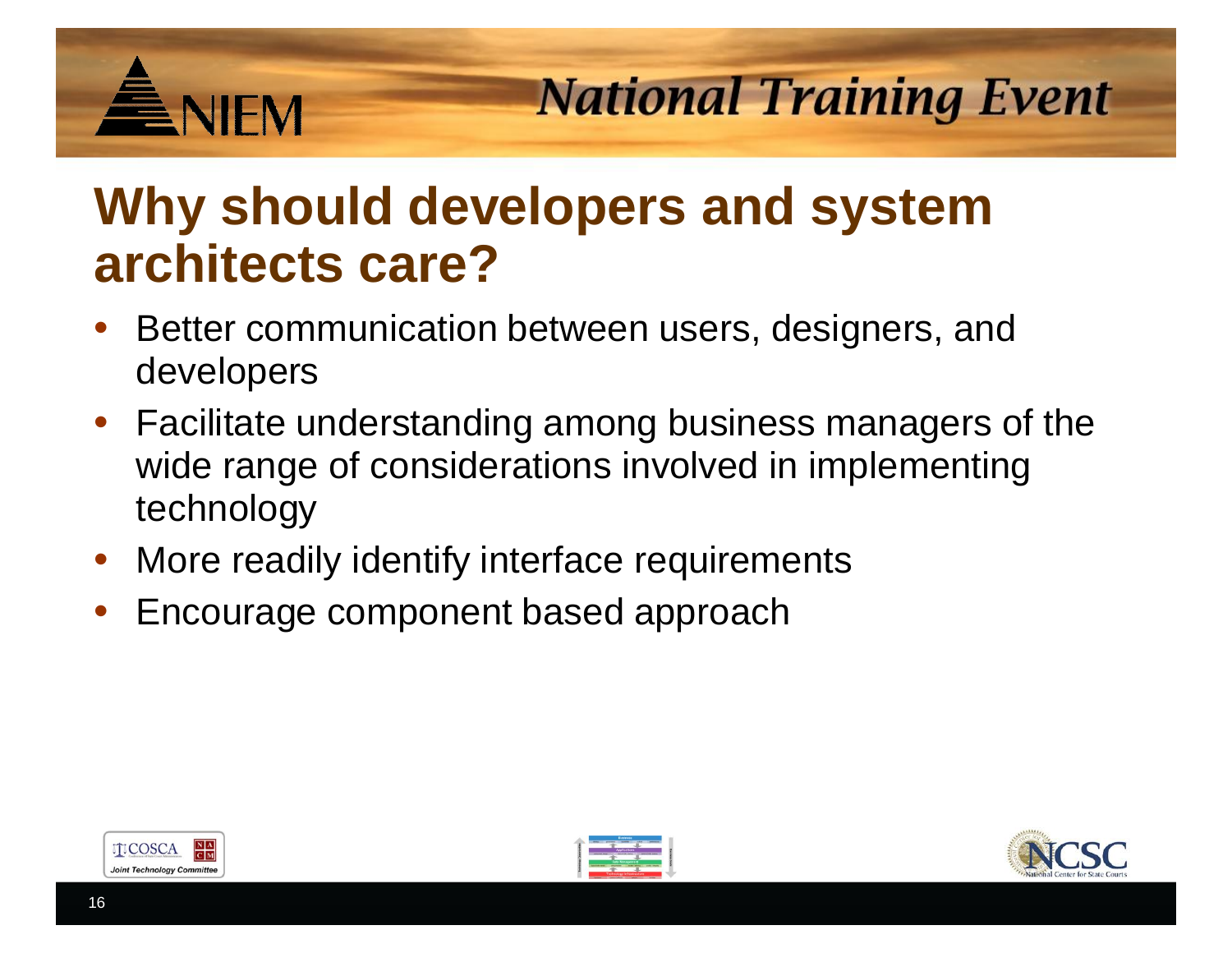# **Why should a Business Analyst Care?**

• Communication between users and system designers

Identify and clearly define requirements and scope

- Logical partitioning of business functions
- Decoupling of application modules



**National Training Event** 



**NIFM** 



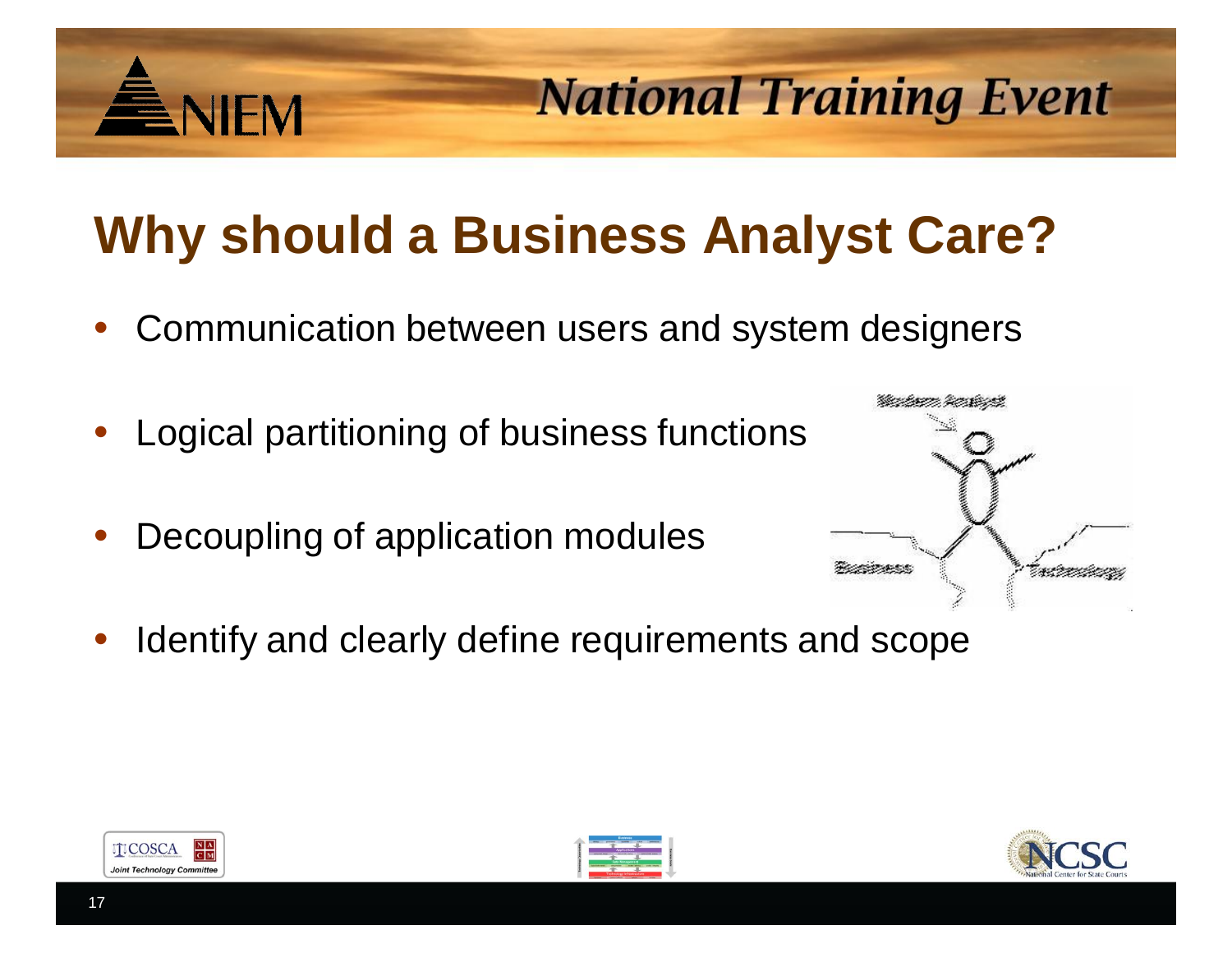

## **Why should a software vendor care?**

- Share common language
- Opportunity to better frame and articulate requirements
	- **Better RFPs**
	- Better proposals
- Provide roadmap for customers
- Improve end product
- Technical Support





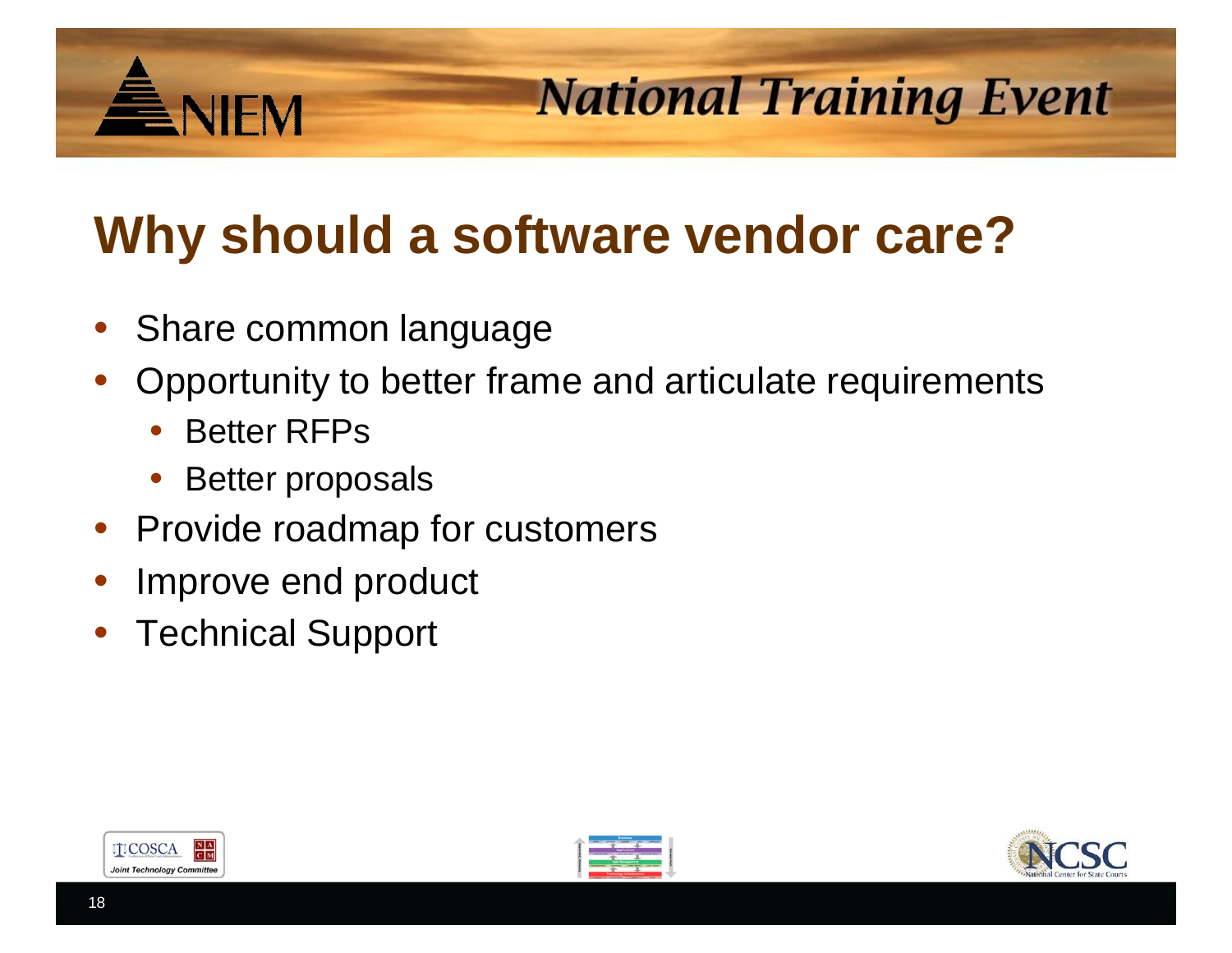# **What about information sharing?**

Standardized interfaces

ENEM

- More readily identify integration points
- Incorporate national initiatives
	- NIEM National Information Exchange Model
	- Reference IEPDs Information Exchange Package **Documentation**
	- JRA Justice Reference Architecture







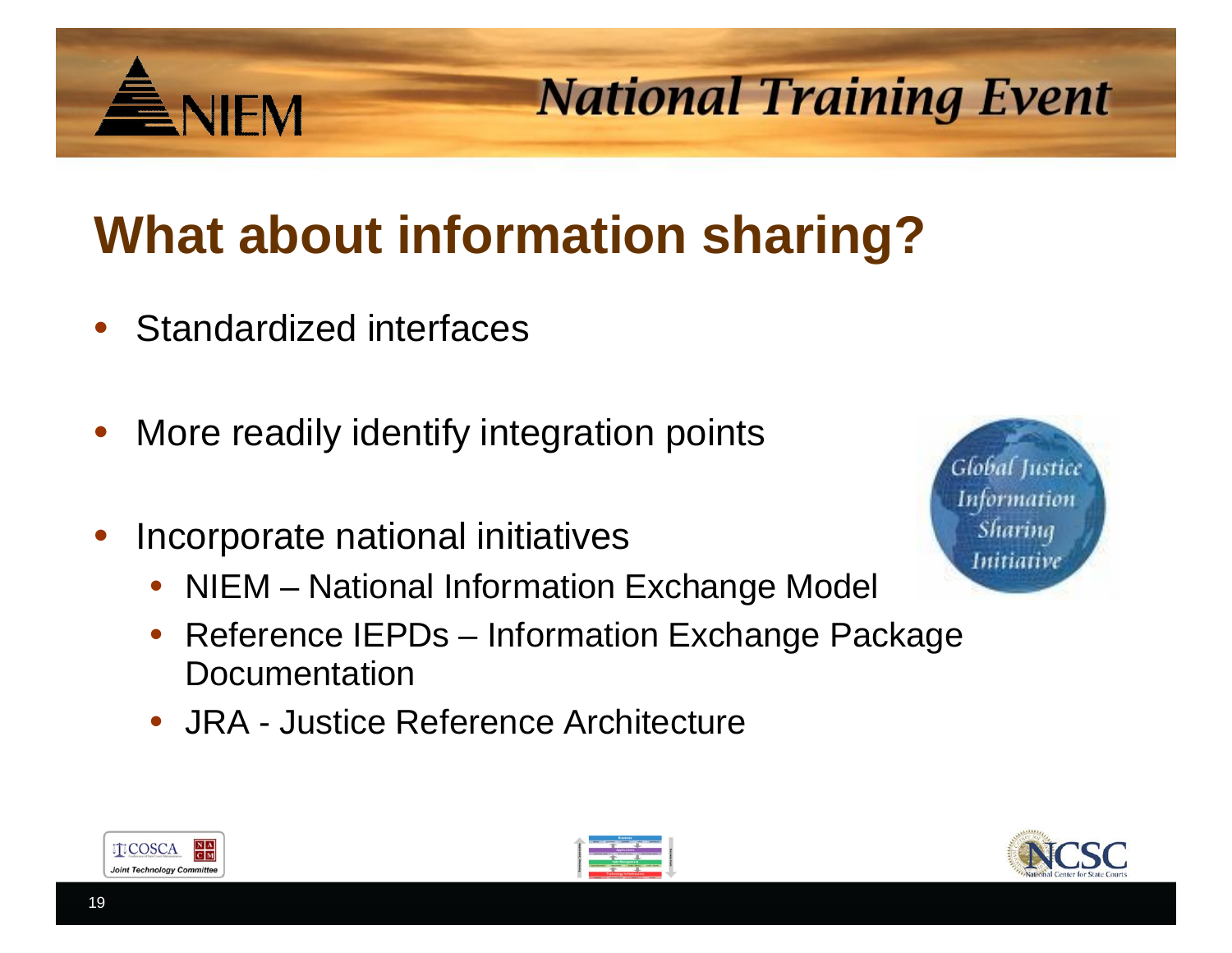

#### **Isn't this just an Enterprise Architecture?**

- **New Jersey Example**
- NASCIO EA Program



\* From *The Open Group Architecture Framework* (TOGAF)

- Federal Enterprise Architecture (FEA)
- Not all courts have Enterprise Architects on staff
- Plan to compare and cross-reference select EAs





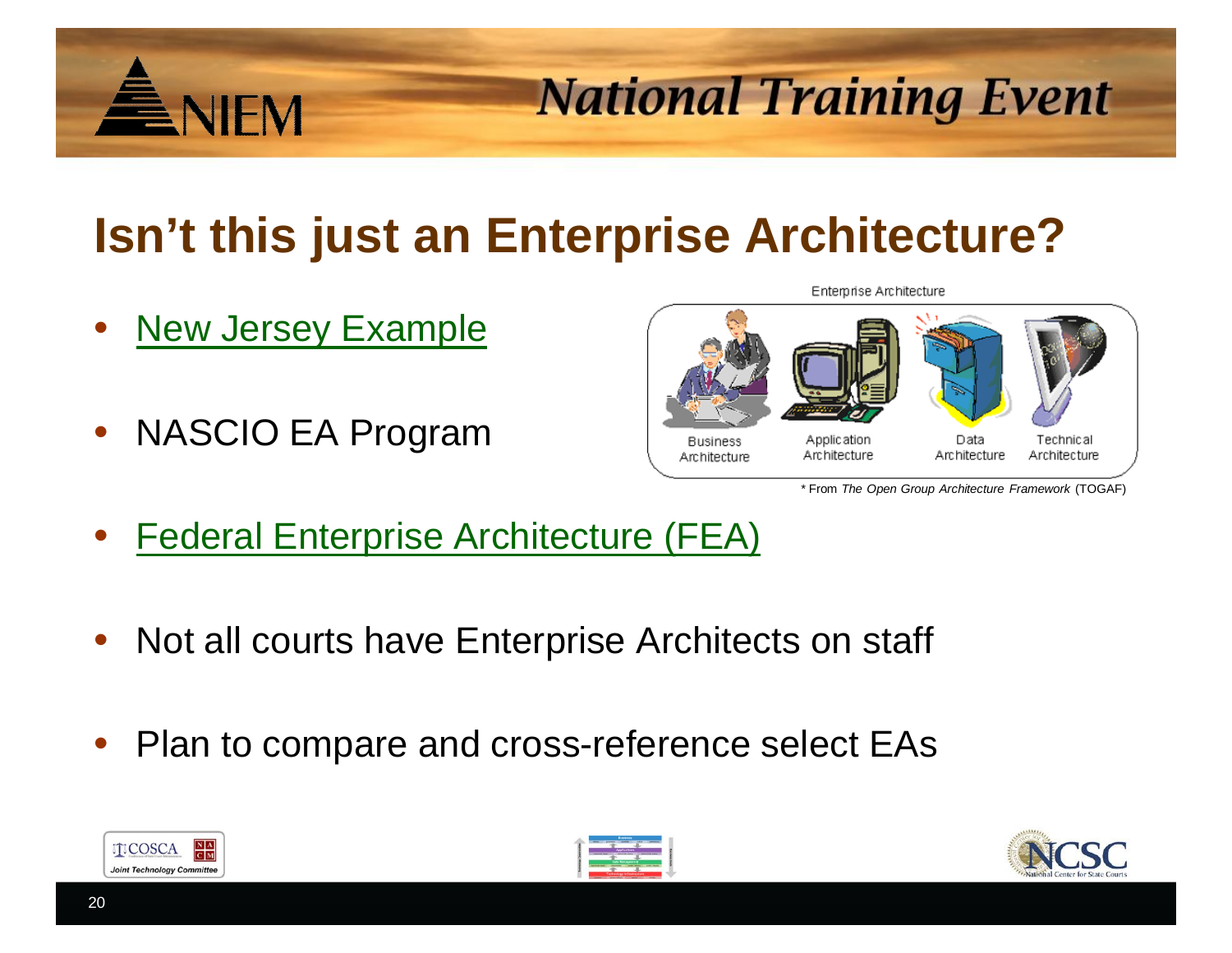#### **New Jersey Courts Business and Infrastructure Services Architecture**

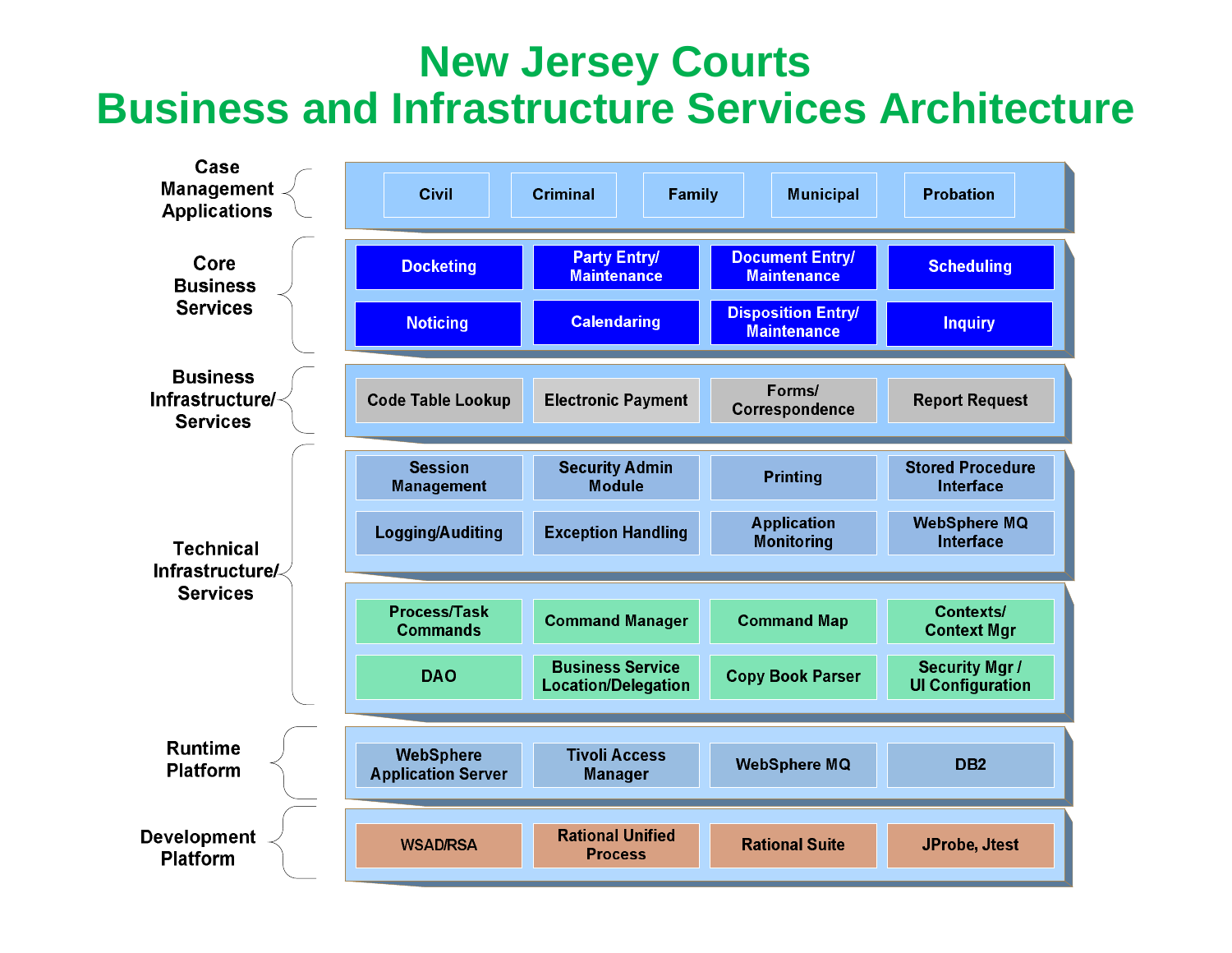

#### **Federal Enterprise Architecture**







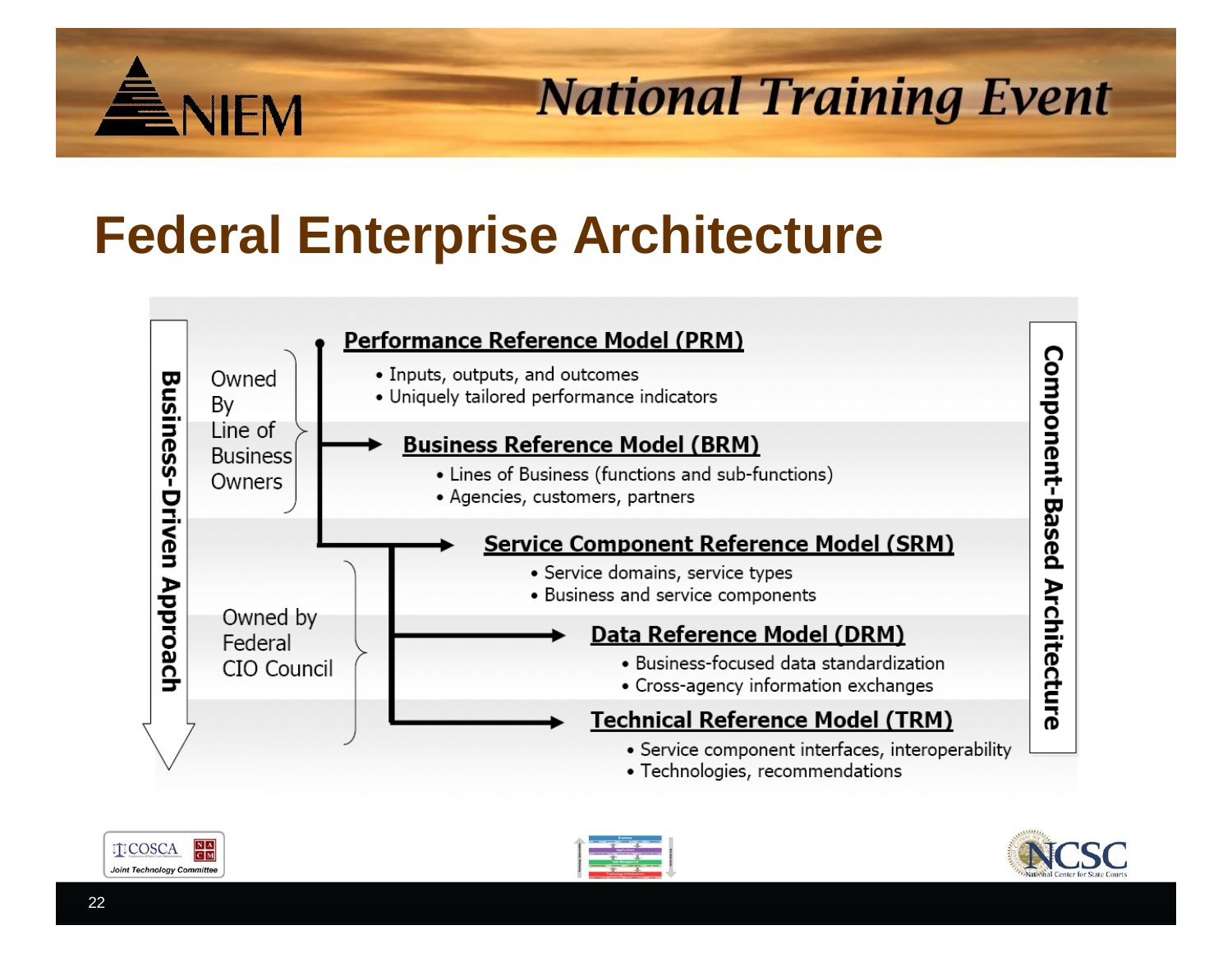# ÈNIFM

## **National Training Event**

## **What next?**

- CTF Working Group to include:
	- Administrators from large and small courts
	- **Judges**
	- IT managers (CITOC)
	- Vendor community (FACT)
- Possible tasks/products:



- Overlay existing JTC projects into the framework
- Identify and prioritize capabilities and candidates for standardized court services
- Explore modularity in design of court applications to reduce dependence on proprietary monolithic enterprise systems
- Develop strategy for outreach and education relating to the CTF